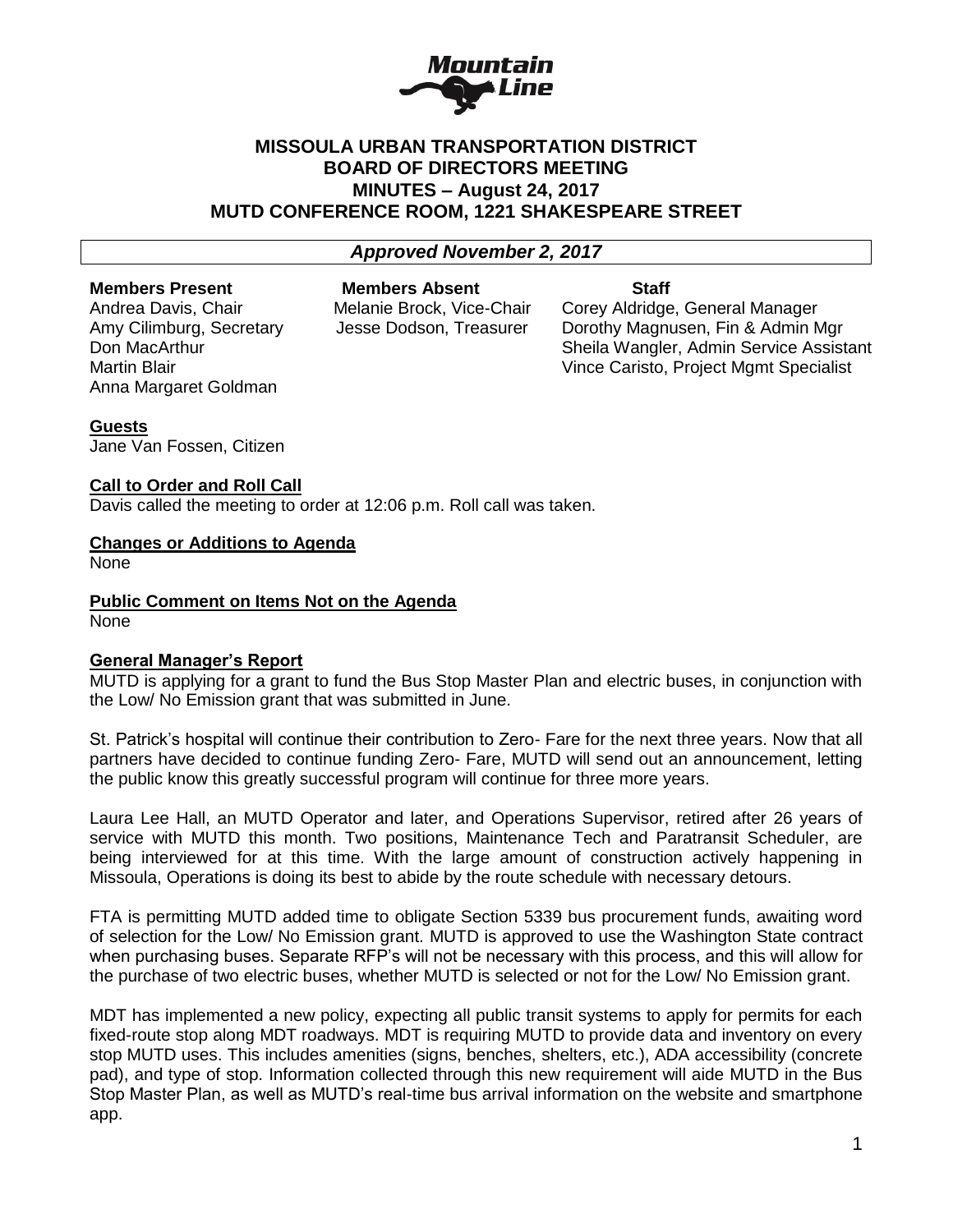MDT is now instructing for permits to be obtained in order to advertise on bus shelters and benches. MUTD only advertises on bench backs, and the cost impact for these new permits is unknown. MUTD will no longer advertise on bench backs once the Bus Stop Master Plan is implemented.

## **Action Items**

## **Approval of Minutes**

MacArthur made a motion to approve the minutes of June 29, 2017, seconded by Goldman. The motion carried unanimously.

## **Program of Projects**

Magnusen gave an overview of FY2018 Program of Projects, a legal notice required by FTA, allowing the public to comment on the usage of Federal funds. Davis opened a Public Hearing for FY2018 Program of Projects at 12:58 p.m., closed at 1:01 p.m. No comments were made.

MacArthur made a motion to approve the FY2018 Program of Projects, seconded by Cilimburg. The motion carried unanimously.

## **Financials & Ridership Reports for June 2017**

Blair announced the June 2017 Unaudited Financial Statements and Ridership Reports. This draft report does not include depreciation data, which is to be finished in the coming months for full audit.

Fleet Replacement Funds are sitting at \$1,114,624. Operating Funds are at \$3,949,166, funded from the mill levy. The net position of \$16,197,395 includes Capital/ Operating Funds of \$3,755,183, which are to be reallocated at the beginning of FY2018 per the Reserve Policy.

The net change in position of June 2017 financial statements before Federal Capital Contributions reflect \$820,994. Total Operating Revenue is 7.1%, \$401,800, more than the budget. This is primarily due to Property Tax increase. Expenses are 3.96% less than the budget. The Transfer Center is \$15,709 more than the budget due to security expenses. Travel and Meetings are \$6,535 more than the budget due to staff training. Professional Services are \$57,960 below the budget, as consulting services that were budgeted for, were not used.

Ridership in June 2017 is closely comparable with June 2016. Overall ridership trend YTD has increased 2.25%. Annual ridership YTD for FY2017 is 34,818 more than FY2016. ADA annual ridership for FY2017 is 5,250 more than FY2016. Senior Van ridership for FY2017 is 1,679 less than FY2016. Overall, ADA and Senior Van ridership is 3,571 more than FY2016.

Blair made a motion to receive the Draft Unaudited June 2017 Financial Statements and Ridership Reports, seconded by Cilimburg. The motion carried unanimously.

# **Petition into District for 44 Ranch – Phase 8**

Aldridge reported on the approval of Resolution 17-04 to expand the boundaries of the Transportation District to include 44 Ranch- Phase 8 subdivision. The City and County requires that a subdivision petition to be included in the Transportation District, which allows residents to receive a myriad of benefits from Mountain Line services.

MacArthur made a motion to approve Resolution 17-04 to expand the boundaries of the Transportation District to include 44 Ranch – Phase 8 subdivision, seconded by Goldman. The motion carried unanimously.

# **Maintenance Department Collective Bargaining Agreement**

Aldridge gave an overview of the Maintenance Department CBA between MUTD and Teamster Union Local 2. The contract is valid for four years, July 1, 2016 through June 30, 2020. Wages for Technicians (depending on classification), and Service Workers is 3% per year for each fiscal year.